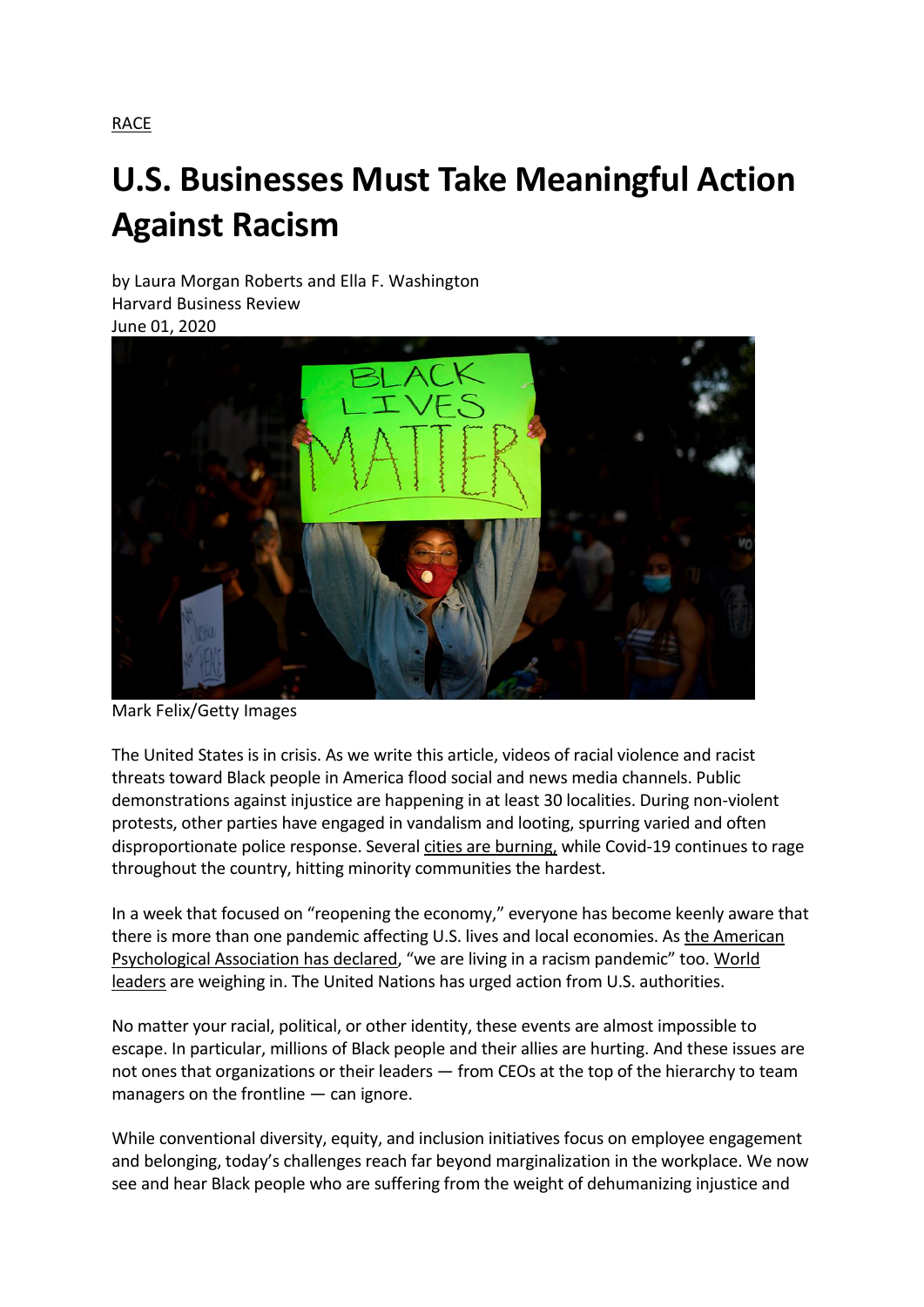the open wound of racism that has been festering for centuries. Black leaders like Robert Sellers, the University of Michigan's vice provost for equity and inclusion and chief diversity officer, are [openly sharing their feelings of exasperation.](https://odei.umich.edu/2020/05/29/i-am-so-tired/) Blogs like [Danielle Cadet's](https://www.refinery29.com/en-us/2020/05/9841376/black-trauma-george-floyd-dear-white-people?utm_source=facebook&utm_medium=facebook_share) caution readers that "Your black colleagues may look like they're okay – chances are they're not." Another social media message that has gone viral really struck us: "There are black men and women in Zoom meetings maintaining 'professionalism,' biting their tongues, holding back tears and swallowing rage, while we endure attacks from a pandemic and police. Understand and be mindful."

The psychological impact of these public events — and the way it carries over into the workplace — cannot be overstated. [Research](https://journals.aom.org/doi/full/10.5465/amr.2017.0127) shows that how organizations respond to largescale, diversity-related events that receive significant media attention can either help employees feel psychologically safe or contribute to racial identity threat and [mistrust of](https://pubmed.ncbi.nlm.nih.gov/27042881/)  [institutions of authority.](https://pubmed.ncbi.nlm.nih.gov/27042881/) Without adequate support, minority employees are likely to perceive their environments as more interpersonally and institutionally biased against them. Leaders seeking to create an inclusive environment for everyone must find ways to address these topics.

## **Avoiding Missteps**

First, we'd like to outline three common missteps to avoid.

**Keeping silent**. For people not directly impacted by these events, the default response is often silence. Many Whites avoid talking about race because they fear being seen as prejudiced, so they adopt [strategic colorblindness](https://www.apa.org/pubs/journals/releases/psp954918.pdf) instead. We know that many managers also think they lack the skills to have difficult conversations around differences.

But no one has the perfect words to address atrocities in our society. It is the leader's responsibility to try, conveying care and concern for all employees but especially targeted groups. As Desmond Tutu once said, "If you are neutral in the situations of injustice, you have chosen the side of the oppressor." You might be tempted to rest on the laurels of your organizations' diversity statements and active employee resource groups. But that is not enough. The words of Dr. Martin Luther King remind us: "In the end, we will remember not the words of our enemies, but the silence of our friends."

**Becoming overly defensive**. Another common misstep when approaching uncomfortable conversations about racial injustice is to react defensively, especially when our world views, positions, or advantages are questioned or challenged. Robin DiAngelo's research on [white](https://libjournal.uncg.edu/ijcp/article/viewFile/249/116)  [fragility](https://libjournal.uncg.edu/ijcp/article/viewFile/249/116) highlights this phenomenon. For instance, when learning about police brutality against unarmed Black people, one reaction might be to search for evidence about what the victim did to deserve abuse, rather than demonstrating compassion and empathy. Another example is diminishing protesters by focusing on and judging those who engaged in looting instead of discussing the unjust act that drove people to the streets. Leaders must resist such reactions because they do not allow for constructive engagement. Instead, they make members of targeted groups feel even more alienated. Remember that comments on systemic inequalities are not personal attacks.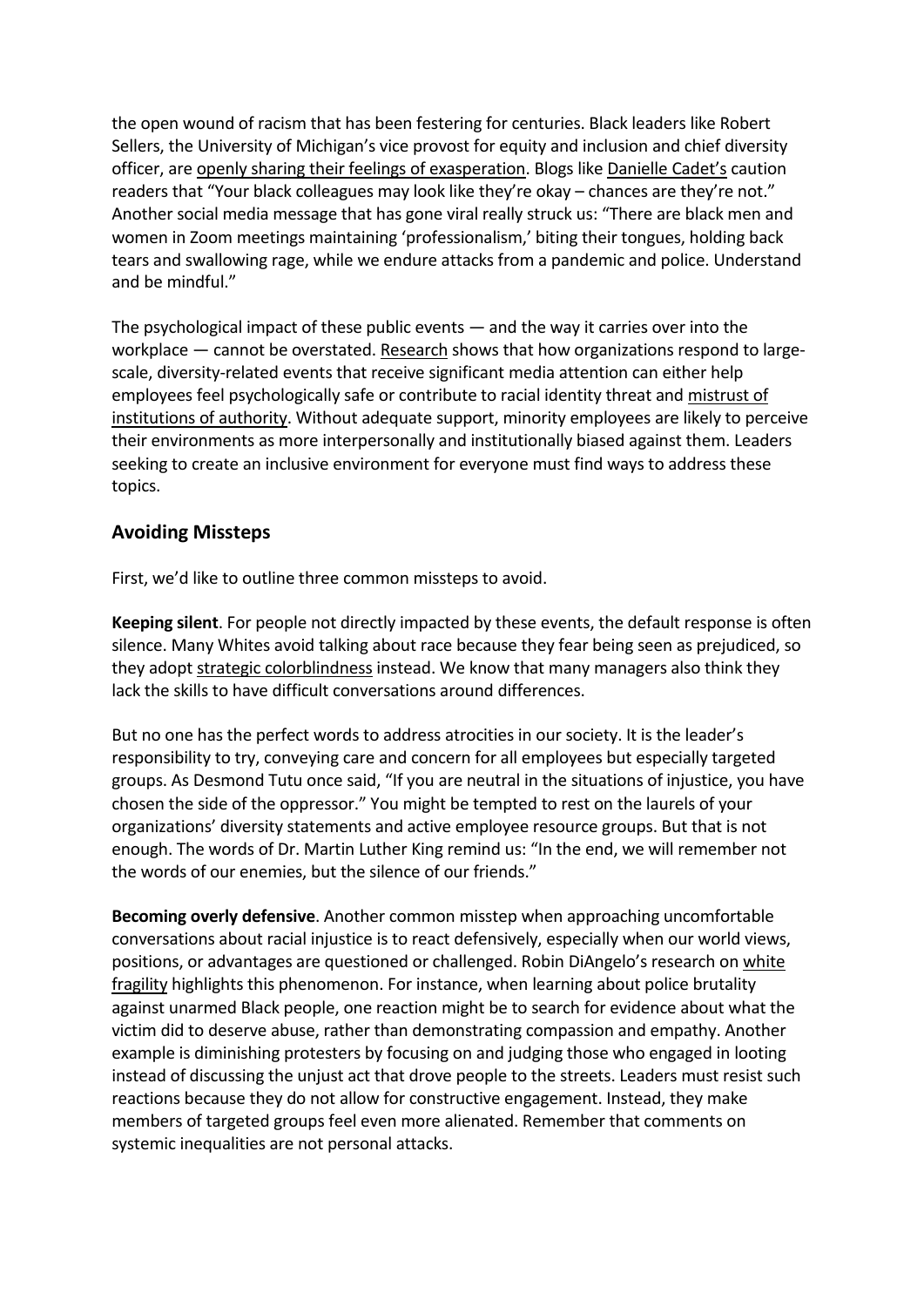**Overgeneralizing.** When triggering events occur, there is a tendency to make sweeping generalizations about groups of people involved in the public conflict. Though individuals of the same race, gender or other identity often have shared experiences, there is diversity within groups that should be recognized. Instead of presuming that all members of your ingroup or out-group think and feel similarly and talking about what "everybody knows," how "all of us feel," and what "none of us would ever do," leave room for dissenting points of view. When in doubt, ask employees about their individual experiences to honor their uniqueness. Think about how you can allow your employees to discuss what's happening without putting them on the spot or asking them to speak for everyone in their identity group.

## Best Buy's senior leadership team offered [one of the first corporate](https://corporate.bestbuy.com/a-message-from-the-senior-leadership-team/?fbclid=IwAR19XewWemIFoXZt44wTidB5B-H3DcHQmGnLKkU9rwEUd068S_GmFa7qbag)

[statements](https://corporate.bestbuy.com/a-message-from-the-senior-leadership-team/?fbclid=IwAR19XewWemIFoXZt44wTidB5B-H3DcHQmGnLKkU9rwEUd068S_GmFa7qbag) acknowledging the death of George Floyd under a white police officer's knee in Minnesota, the harassment of bird-watcher Christian Cooper by a white woman in New York City, and the death of jogger Ahmaud Arbery at the hands of armed white gunman in Georgia, while also paying service to the fact that the Black experience in America is not monolithic: "We write about these … events … not because most of us know what this fear must be like. We are as a group, by and large, not people of color. We write this not because most of us have known anyone personally in a situation like this. Thankfully, most of us do not. We write this because it could have been any one of our friends or colleagues at Best Buy, or in our personal lives, lying on the ground, struggling to breathe or filming someone as they threatened us."

Citigroup CEO Mike Corbat acknowledged that many employees have experienced racism in their everyday lives in overt and subtle ways. "I want you to know that your colleagues and I will always stand with you," he said in a memo to employees. "While I can try to empathize with what it must be like to be a black person in America, I haven't walked in those shoes."

## **Taking Meaningful Action**

Next, we'd like to provide a framework for meaningful action. Leaders must not only offer physical and [psychological safety.](https://hbr.org/podcast/2019/01/creating-psychological-safety-in-the-workplace) They also have the power and platform to lead change. Statements from the top are valuable, but they are just a start. Anyone, at any level of the organization, can take small steps to exercise greater compassion and initiate action that provides needed support and promotes racial justice for Black workers as well as others who are marginalized. Managers have a particularly important role in connecting with their employees on these issues. Here's how:

**Acknowledge.** It's important to acknowledge any harm that your Black and brown coworkers have endured. This means committing to lifelong learning about racism. Seek the facts about racist events, as well as the aggressions and microagressions that your minority coworkers have most likely faced inside and outside of your organization. We suggest the following steps:

- *Do* the research to fully understand events, using data from reliable sources. Take the initiative to search beyond social media.
- *Do* give your Black and brown employees the space to be angry, afraid, disenchanted, or even disengaged from work.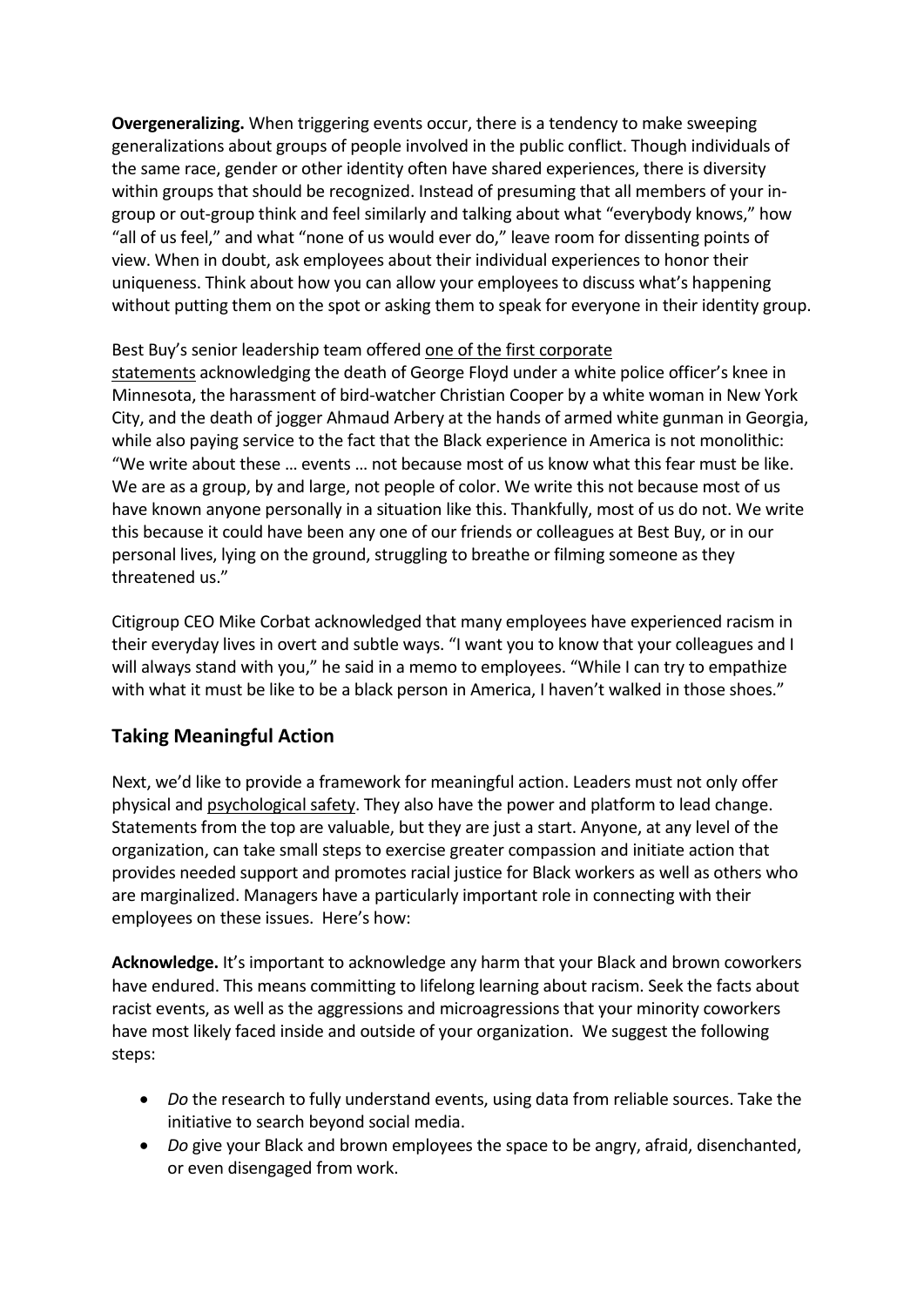- *Do* seek out support from your human resources team or office of diversity and inclusion. Books and articles can also be good resources. Three we recommend are: *[Race, Work and Leadership: New Perspectives on the Black Experience ,](https://store.hbr.org/product/race-work-and-leadership-new-perspectives-on-the-black-experience/10290)* which one of us edited and to which we both contributed, as well as the related HBR article series ["Toward a Racially Just Workplace"](https://hbr.org/cover-story/2019/11/toward-a-racially-just-workplace); *[The Person You Mean to Be](https://www.amazon.com/Person-You-Mean-Be-People/dp/0062692143/ref=tmm_hrd_swatch_0?_encoding=UTF8&qid=&sr=)* by Dolly Chugh, and *[How to Be Anti-Racist](https://www.amazon.com/How-Be-Antiracist-Ibram-Kendi/dp/0525509283/)* by Ibram X. Kendi. There are also free resources such as the ["Talking about Race"](https://nmaahc.si.edu/learn/talking-about-race) web portal from the Smithsonian National Museum of African American History and Culture.
- *Do not* rely on Black and brown people to educate you about what happened in order to justify their hurt and outrage or counter "colorblind" rhetoric.
- *Do not* ask your Black and brown leaders or employees to comfort or advocate for colleagues or justice initiatives.

In the organizational setting, you have the power to step up. JPMorgan CEO Jamie Dimon and the company's diversity chief Brian Lamb wrote [a memo](https://newsbrig.com/jpmorgan-ceo-calls-minneapolis-events-tragic-heartbreaking-in-staff-memo/28405/) to U.S. employees stating: "This week's terrible events in Minneapolis, together with too many others occurring around our country, are tragic and heartbreaking. Let us be clear — we are watching, listening and want every single one of you to know we are committed to fighting against racism and discrimination wherever and however it exists."

At Georgetown University, president John DeGioia wrote [a heartfelt message](https://president.georgetown.edu/confronting-racism-may-2020/) to the community acknowledging the harm of a series of racist events: "On too many occasions over the years, there has been cause for me to share reflections with our community, as we grapple with the devastating impact of racism and hatred in our nation. [In August 2014,](http://links.georgetown.mkt6170.com/ctt?ms=NDI2MjM3NTUS1&kn=2&r=ODgyNDQ2MzgxOTMzS0&b=0&j=MTc2MzAyNjE1MAS2&mt=1&rt=0) following the killing of Michael Brown in Ferguson, Missouri; [in December 2015,](http://links.georgetown.mkt6170.com/ctt?ms=NDI2MjM3NTUS1&kn=1&r=ODgyNDQ2MzgxOTMzS0&b=0&j=MTc2MzAyNjE1MAS2&mt=1&rt=0) following the grand jury decision in the killing of Eric Garner in Staten Island, New York; [in August 2017,](http://links.georgetown.mkt6170.com/ctt?ms=NDI2MjM3NTUS1&kn=5&r=ODgyNDQ2MzgxOTMzS0&b=0&j=MTc2MzAyNjE1MAS2&mt=1&rt=0) following the march of white supremacists and neo-Nazis in Charlottesville, Virginia. In these moments, which encompass far from the full extent of experiences of racism and racist violence, I have tried to frame the work in which we must engage within the mission and purpose of the Academy."

**Affirm**. People are looking for leaders to affirm their right to safety and personhood and help them feel protected. When presidents, governors, mayors and sheriffs aren't doing so, corporate, university, and non-profit leaders can. This means offering continued opportunities for reaction, reflection, conversation, growth, development, impact, and advancement. Affirmation can start with creating a space for employees to share. For example, when asked, "How are you today?" many people of color respond in a scripted manner, instead of answering honestly. Instead, use more thoughtful prompts and questions.

You might say something like this: "I've been thinking about the harm of racism in our country, especially considering recent events." Next, describe your personal reaction and concerns, then make a commitment. "I'd like to help in promoting equity, so here's one thing I plan to do to help prevent future tragedies like these." Explain those intentions. Then, offer to engage. "Please let me know if there's anything else I can do to be supportive, even if you just want to talk about what's happening. I understand if you don't, and I won't be offended. But I just want you to know that the door is open, and that I care." The last line is important. Not